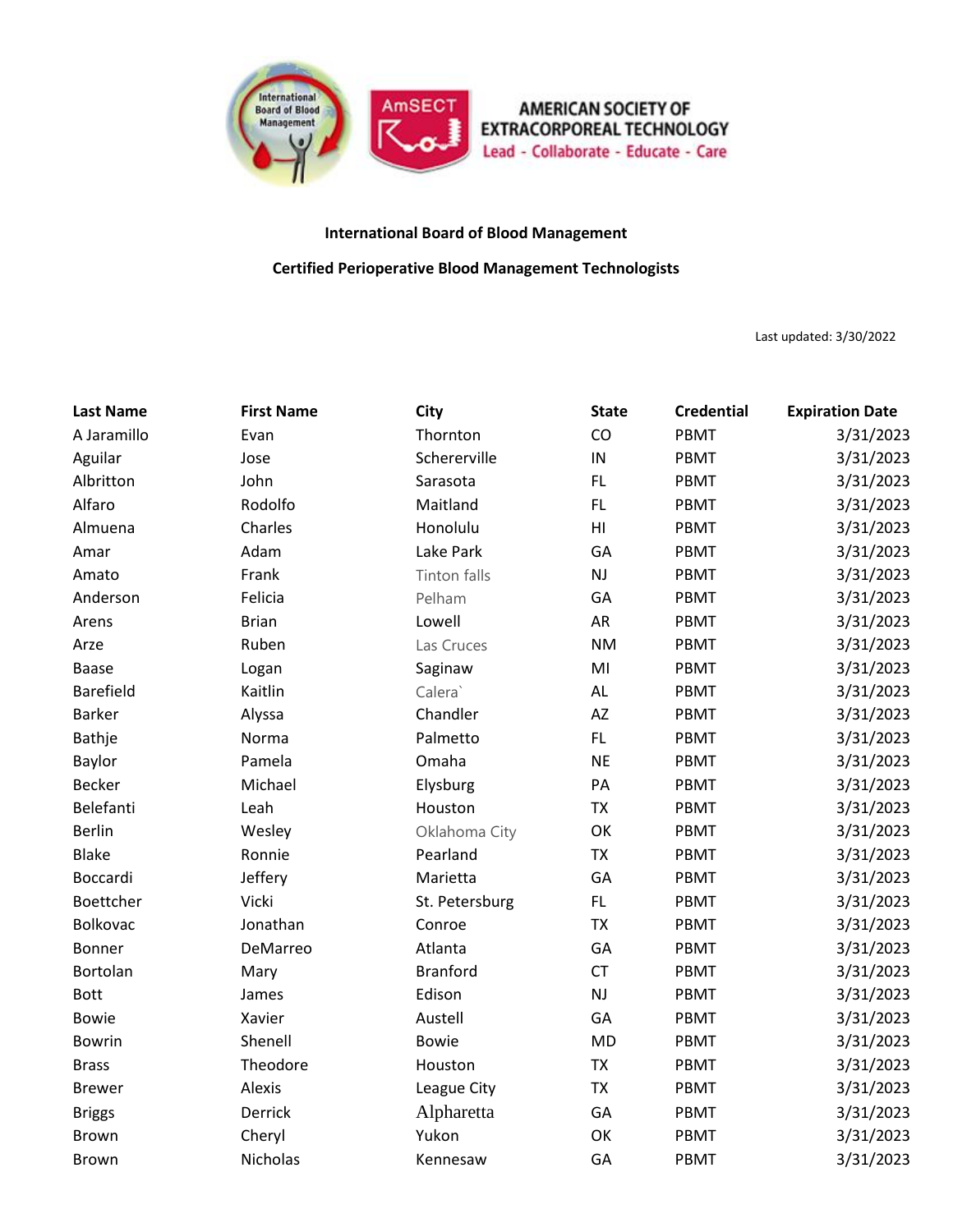| <b>Burres</b> | Cynthia         | New Albany                | ${\sf IN}$ | PBMT | 3/31/2023 |
|---------------|-----------------|---------------------------|------------|------|-----------|
| <b>Butler</b> | Johnny          | Tyler                     | <b>TX</b>  | PBMT | 3/31/2023 |
| Byrd          | Ernest          | West Columbia             | SC         | PBMT | 3/31/2023 |
| <b>Bzura</b>  | Jennifer        | Wyandotte                 | MI         | PBMT | 3/31/2023 |
| Cadogan       | Eileen          | Medway                    | MA         | PBMT | 3/31/2023 |
| Campos        | Edgar           | Woodbrige                 | VA         | PBMT | 3/31/2023 |
| Cannon        | Maria           | Atlanta                   | GA         | PBMT | 3/31/2023 |
| Carmen        | Jorge           | Greensboro                | NC         | PBMT | 3/31/2023 |
| Cecchi        | Piero           | Miami                     | FL.        | PBMT | 3/31/2023 |
| Cesar         | Dwayne          | Snellville                | GA         | PBMT | 3/31/2023 |
| Chambers      | Colleen         | Parker                    | CO         | PBMT | 3/31/2023 |
| Chaparro      | Ana             | El paso                   | <b>TX</b>  | PBMT | 3/31/2023 |
| Cole          | Vonda           | Riverdale                 | GA         | PBMT | 3/31/2023 |
| Cordova       | Gerald          | Arvada                    | CO         | PBMT | 3/31/2023 |
| Cox           | James           | Lousiville                | KY         | PBMT | 3/31/2023 |
| Curti-Borg    | Cynthia         | Dearborn                  | US         | PBMT | 3/31/2023 |
| Cuthbertson   | William         | Fort Myers                | FL.        | PBMT | 3/31/2023 |
| Dalager       | Isaiah          | Spokane                   | <b>WA</b>  | PBMT | 3/31/2023 |
| Dale          |                 | Kenai                     | AK         | PBMT | 3/31/2023 |
|               | Amy             | Pace                      | FL.        | PBMT | 3/31/2023 |
| Davis         | <b>Bruce</b>    |                           |            |      |           |
| Davis         | Melody          | Santa Fe                  | <b>NM</b>  | PBMT | 3/31/2023 |
| DeBord        | Kayla           | Gardendale                | AL         | PBMT | 3/31/2023 |
| Deeney        | michele         | Deniis                    | MA         | PBMT | 3/31/2023 |
| DeJesus       | Richard         | Atlanta                   | GA         | PBMT | 3/31/2023 |
| Delos Reyes   | Rommel          | Anchorage                 | AK         | PBMT | 3/31/2023 |
| Dobyns        | Jodi            | <b>Blue Springs</b>       | <b>MO</b>  | PBMT | 3/31/2023 |
| Doctolero     | Desarae         | Anchorage                 | AK         | PBMT | 3/31/2023 |
| Dolan         | William         | Kissimmee                 | FL.        | PBMT | 3/31/2023 |
| Dorsey        | Joelle          | Silt                      | CO         | PBMT | 3/31/2023 |
| Dryer         | John            | Junction City             | KS         | PBMT | 3/31/2023 |
| Duron         | Aaron           | Scottsdale                | AZ         | PBMT | 3/31/2023 |
| Elwell        | Nicole          | <b>Covington Township</b> | PA         | PBMT | 3/31/2023 |
| Felina        | Herb            | <b>DALY CITY</b>          | CA         | PBMT | 3/31/2023 |
| Fermantez     | Aloha           | Anchorage                 | AK         | PBMT | 3/31/2023 |
| Fitzpatrick   | Antigone        | Fitchburg                 | WI         | PBMT | 3/31/2023 |
| Flowers       | Matthew         | McDonough                 | GA         | PBMT | 3/31/2023 |
| Forkner       | Mikaela         | Lubbock                   | <b>TX</b>  | PBMT | 3/31/2023 |
| <b>FOSNOT</b> | <b>RONALD</b>   | Wickliffe                 | OH         | PBMT | 3/31/2023 |
| Frederick     | Sarah           | Pebble Beach              | CA         | PBMT | 3/31/2023 |
| Galindo       | Angel           | Peoria                    | AZ         | PBMT | 3/31/2023 |
| Gamarra Trejo | Bertha Carolina | Hialeah                   | FL.        | PBMT | 3/31/2023 |
| Gamboa        | Anahy           | Peoria                    | AZ         | PBMT | 3/31/2023 |
| garcia        | maria           | La Marque                 | <b>TX</b>  | PBMT | 3/31/2023 |
| Garcia        | Frank           | Fort Myers                | FL.        | PBMT | 3/31/2023 |
| Garfield      | Kendi           | Yukon                     | OK         | PBMT | 3/31/2023 |
| Gaskin        | Miles           | Lawrenceville             | GA         | PBMT | 3/31/2023 |
| Gasperetti    | Gregory         | Renton                    | WA         | PBMT | 3/31/2023 |
| Gilbert       | David           | Columbus                  | GA         | PBMT | 3/31/2023 |
|               |                 |                           |            |      |           |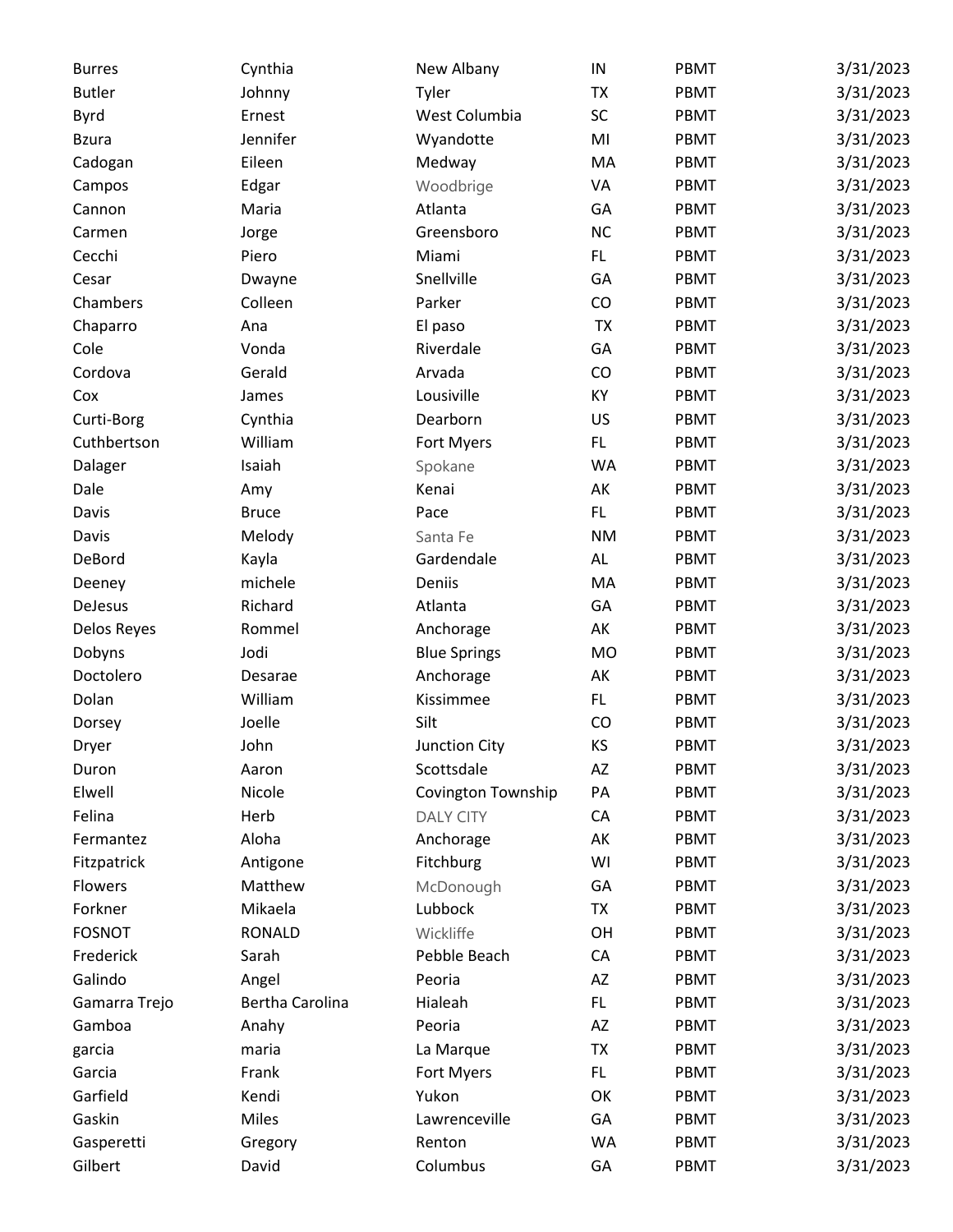| Glass        | Paul          | Sarasota             | FL.                    | PBMT        | 3/31/2023 |
|--------------|---------------|----------------------|------------------------|-------------|-----------|
| Glenn        | Richard       | St Louis             | MI                     | PBMT        | 3/31/2023 |
| Goncalo      | Patrick       | <b>Branford</b>      | <b>CT</b>              | PBMT        | 3/31/2023 |
| Gonzalez     | Raul          | El Paso              | <b>TX</b>              | PBMT        | 3/31/2023 |
| Grace        | Adrian        | Missouri City        | <b>TX</b>              | PBMT        | 3/31/2023 |
| Graham       | Christian     | Cookeville           | <b>TN</b>              | PBMT        | 3/31/2023 |
| Green        | Chelsea       | San Angelo           | <b>TX</b>              | PBMT        | 3/31/2023 |
| Greenwood    | Erika         | Norfolk              | MA                     | PBMT        | 3/31/2023 |
| Groshek      | Samantha      | Aniwa                | WI                     | PBMT        | 3/31/2023 |
| Guevara      | Edsel         | <b>Browns Summit</b> | NC                     | PBMT        | 3/31/2023 |
| Guster       | Kyle          | Freeland             | MI                     | PBMT        | 3/31/2023 |
| Hall         | Clarence      | Plainfield           | NJ                     | PBMT        | 3/31/2023 |
| Hall         | Erica         | Tucson               | AZ                     | PBMT        | 3/31/2023 |
| Hamilton     | Paul          | Casa Grande          | $\mathsf{A}\mathsf{Z}$ | PBMT        | 3/31/2023 |
| Hampton      | <b>Brian</b>  | Surprise             | AZ                     | PBMT        | 3/31/2023 |
| Hanson       | Kelsey        | Anchorage            | AK                     | PBMT        | 3/31/2023 |
| Harris-Nolan | Angela        | Chesterfield         | MI                     | PBMT        | 3/31/2023 |
| Hatch        | Kenneth       | Seat Pleasant        | <b>MD</b>              | PBMT        | 3/31/2023 |
| Hendrix      | James         | Edmond               | OK                     | PBMT        | 3/31/2023 |
| Hendrixson   | Katharine     | Mcechanicsville      | VA                     | PBMT        | 3/31/2023 |
| Hernandez    | Sergio        | Plantation           | FL.                    | PBMT        | 3/31/2023 |
| Hetrick      | Robert        | Houston              | <b>TX</b>              | PBMT        | 3/31/2023 |
| Hewes        | Robert        | Atlanta              | GA                     | PBMT        | 3/31/2023 |
| Hilgers      | Matthew       | Omaha                | <b>NE</b>              | PBMT        | 3/31/2023 |
| Hofferber    | Kevin         | Greenwood            | <b>NE</b>              | PBMT        | 3/31/2023 |
| Holdridge    | Derek         | Kalamazoo            | MI                     | PBMT        | 3/31/2023 |
| Holman       | Gary          | Holliston            | MA                     | PBMT        | 3/31/2023 |
| Hughes       | Michael       | Ocala                | FL.                    | PBMT        | 3/31/2023 |
| Ibrahim      | Farah         | Portland             | ME                     | PBMT        | 3/31/2023 |
| Irving-Gass  | Hugh          | Papittion            | <b>NE</b>              | <b>PBMT</b> | 3/31/2023 |
| Jackson      | Julie         | Arvada               | CO                     | PBMT        | 3/31/2023 |
| Jackson      | Shernette     | <b>Coral Springs</b> | FL.                    | PBMT        | 3/31/2023 |
| Jarvis       | Lauren        | Opelika              | Al                     | PBMT        | 3/31/2023 |
| Jodhan       | <b>Marcus</b> | Boston               | MA                     | PBMT        | 3/31/2023 |
| Johnson      | Scott         | Pike                 | <b>NH</b>              | PBMT        | 3/31/2023 |
| Josey        | Kimberly      | League City          | <b>TX</b>              | PBMT        | 3/31/2023 |
| Kaylor       | Julie         | Ocala                | FL.                    | PBMT        | 3/31/2023 |
| Kidd         | Darryl        | Amelia               | OH                     | PBMT        | 3/31/2023 |
| Knapp        | Mark          | Portage              | MI                     | PBMT        | 3/31/2023 |
| Krambrink    | Forrest       | Kenmore              | <b>WA</b>              | PBMT        | 3/31/2023 |
| LaBonte      | Angie         | <b>Buxton</b>        | ME                     | PBMT        | 3/31/2023 |
| Lane         | Joseph        | Lawrenceville        | GA                     | PBMT        | 3/31/2023 |
| Lanham       | Robert        | Snellville           | GA                     | PBMT        | 3/31/2023 |
| Lanoix       | Gilbert       | McDonough            | GA                     | PBMT        | 3/31/2023 |
| Lawson       | Robert        | Anchorage            | AK                     | PBMT        | 3/31/2023 |
| Leavens      | Jerrod        | Shelby Twp           | MI                     | PBMT        | 3/31/2023 |
| Longenecker  | Robert        | Chesterfield         | <b>MO</b>              | PBMT        | 3/31/2023 |
| Lopez        | Yolanda       | Iselin               | $\mathsf{NJ}$          | PBMT        | 3/31/2023 |
|              |               |                      |                        |             |           |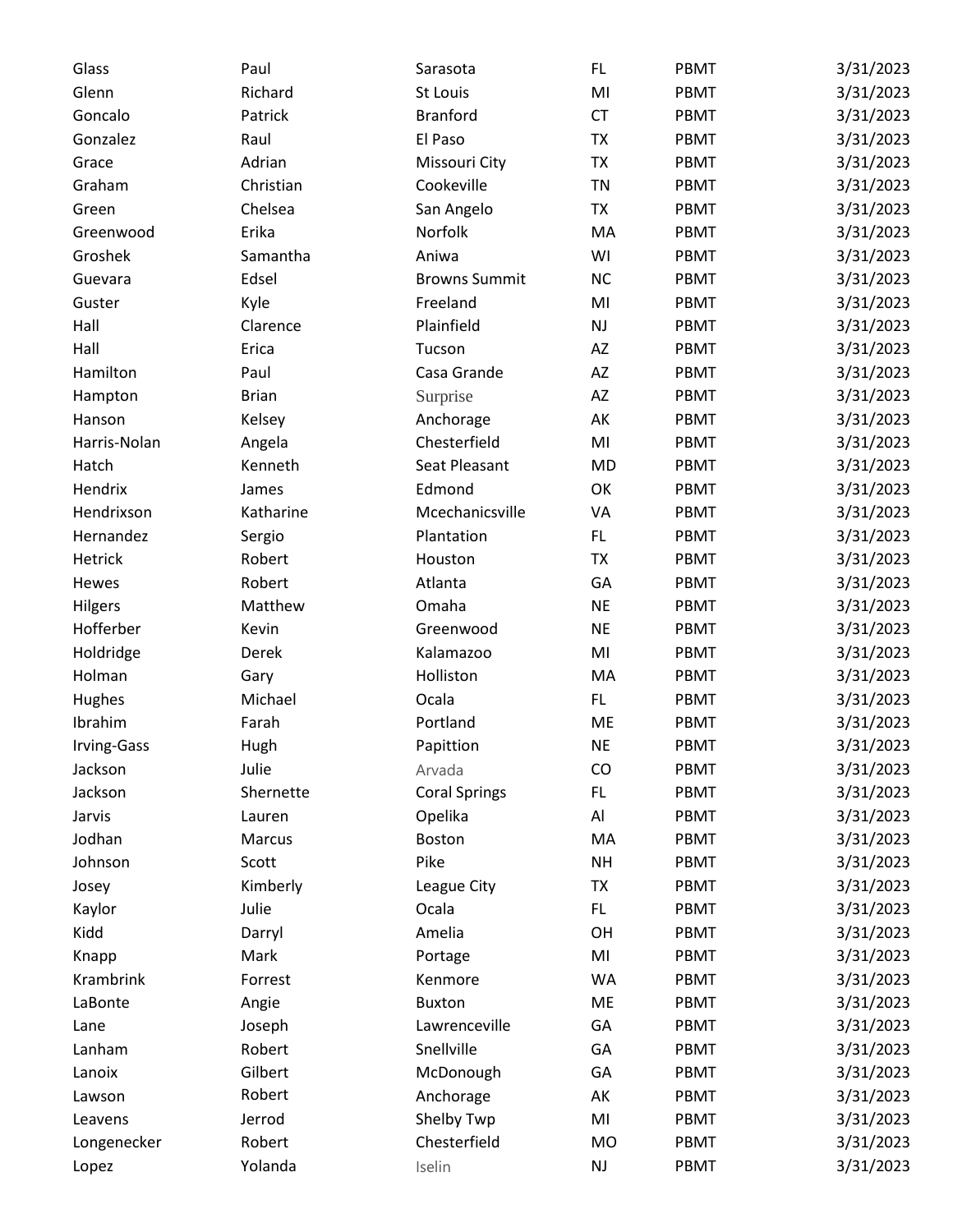| Marlar         | McKeever           | Rockwood               | <b>TN</b> | PBMT        | 3/31/2023 |
|----------------|--------------------|------------------------|-----------|-------------|-----------|
| Marquez        | Lisa               | El Paso                | <b>TX</b> | PBMT        | 3/31/2023 |
| Marshall       | Bobby              | <b>Dallas</b>          | GA        | PBMT        | 3/31/2023 |
| Mastropasqua   | Joseph             | <b>Commerce City</b>   | CO        | PBMT        | 3/31/2023 |
| Mawut          | Mawut              | Mechanicsville         | VA        | PBMT        | 3/31/2023 |
| McCabe         | William            | Houston                | <b>TX</b> | PBMT        | 3/31/2023 |
| McDonald       | Shane              | Issaquah               | <b>WA</b> | PBMT        | 3/31/2023 |
| <b>McGuire</b> | Richard            | Lee's Summit           | <b>MO</b> | PBMT        | 3/31/2023 |
| McHugh         | Jamie              | Lake St Louis          | <b>MS</b> | PBMT        | 3/31/2023 |
| Medlin         | William            | Jacksonville           | FL.       | PBMT        | 3/31/2023 |
| <b>MENDOZA</b> | <b>ERNESTO</b>     | annandale              | VA        | PBMT        | 3/31/2023 |
| Metcalf        | Suzanne            | Ponte Vedra Beach      | FL.       | PBMT        | 3/31/2023 |
| Meyer          | Noelle             | Omaha                  | <b>NE</b> | PBMT        | 3/31/2023 |
| Michaud        | Nicole             | Franklin               | <b>TN</b> | PBMT        | 3/31/2023 |
| Milligan       | Pamela             | Centennial             | CO        | PBMT        | 3/31/2023 |
| Milton         | Gus                | Napa                   | CA        | PBMT        | 3/31/2023 |
| Monroe         | Angie              | Elkridge               | <b>MD</b> | PBMT        | 3/31/2023 |
| Moore          | <b>Edward Earl</b> | <b>Temple Hills</b>    | <b>MD</b> | PBMT        | 3/31/2023 |
| Morrissey      | Joseph             | Lombard                | IL        | PBMT        | 3/31/2023 |
| Murphy         | Michael            | Satellite beach        | FL.       | PBMT        | 3/31/2023 |
| Navarro Quero  | Hever              | Miami                  | FL.       | PBMT        | 3/31/2023 |
| <b>Neff</b>    | Conrad             | Kalamazoo              | MI        | PBMT        | 3/31/2023 |
| Nelson         | Anthony            | <b>Gulf Breeze</b>     | FL.       | PBMT        | 3/31/2023 |
| Ngo            | Dong               | Houston                | <b>TX</b> | PBMT        | 3/31/2023 |
| Nuelle         | Tonya              | Copperhill             | <b>TN</b> | PBMT        | 3/31/2023 |
| Oliveras       | Esdras             | Uxbridge               | MA        | PBMT        | 3/31/2023 |
| Oneal          | Sharon             | <b>Grand Blanc</b>     | MI        | PBMT        | 3/31/2023 |
| Ontiveros      | Tina               | Tucson                 | AZ        | PBMT        | 3/31/2023 |
| Ostrowski      | Pamela             | Joppa                  | <b>MD</b> | PBMT        | 3/31/2023 |
| Parrish        | Jennifer           | Houston                | <b>TX</b> | <b>PBMT</b> | 3/31/2023 |
| Pashak         | Jason              | Kenneth City           | FL.       | PBMT        | 3/31/2023 |
| Peacock        | Samantha           | Saratoga Springs       | UT        | PBMT        | 3/31/2023 |
| Peiler         | Helen              | Beaumont               | <b>TX</b> | PBMT        | 3/31/2023 |
| Pelletier      | Dawn               | Windham                | ME        | PBMT        | 3/31/2023 |
| Perez          | Gabriel            | Miami Lakes            | FL.       | PBMT        | 3/31/2023 |
| Petzold        | Joseph             | <b>Mountain Top</b>    | PA        | PBMT        | 3/31/2023 |
| Pierre         | Rodriguez          | Miami                  | FL.       | PBMT        | 3/31/2023 |
| Pridmore       | Ricky              | <b>Boiling Springs</b> | <b>SC</b> | PBMT        | 3/31/2023 |
| Pryhuber       | Scott              | Manhasset              | <b>NY</b> | PBMT        | 3/31/2023 |
| Ragland        | Jerry              | Stockbridge            | GA        | PBMT        | 3/31/2023 |
| Rahman         | Cheryl             | Lawrenceville          | GA        | PBMT        | 3/31/2023 |
| Rash           | Jeremy             | Mead                   | WA        | PBMT        | 3/31/2023 |
| Rashall        | Lindsey            | Dickinson              | <b>TX</b> | PBMT        | 3/31/2023 |
| Ratliff        | William            | Bennington             | <b>NE</b> | PBMT        | 3/31/2023 |
| Rawes-Browne   | Conor              | Canton                 | MI        | PBMT        | 3/31/2023 |
| Redburn        | Jeff               | Seattle                | WA        | PBMT        | 3/31/2023 |
| Riesgo         | Jose               | Pembroke Pines         | FL        | PBMT        | 3/31/2023 |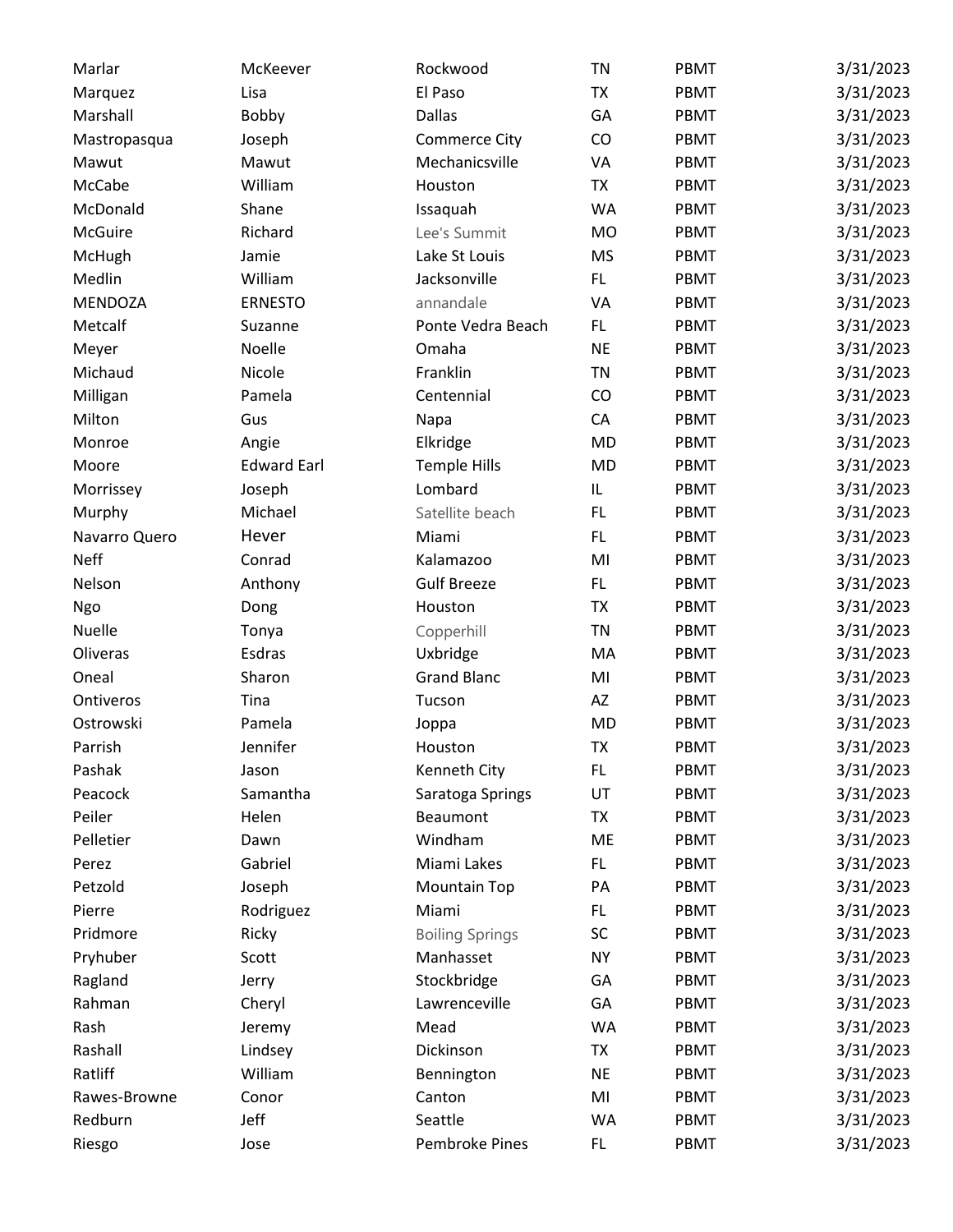| Rigsby        | Jeffery        | Spokane Valley        | <b>WA</b> | PBMT | 3/31/2023 |
|---------------|----------------|-----------------------|-----------|------|-----------|
| Rios          | Eduardo        | North Las Vegas       | <b>NV</b> | PBMT | 3/31/2023 |
| Roberts       | Kent           | Phoenix               | AZ        | PBMT | 3/31/2023 |
| Robinson      | Patricia       | Lancaster             | PA        | PBMT | 3/31/2023 |
| Rock          | Chris          | Rockwall              | <b>TX</b> | PBMT | 3/31/2023 |
| Roker         | Kareem         | <b>Bristow</b>        | VA        | PBMT | 3/31/2023 |
| Romaniuk      | Grzegorz       | Worcester             | MA        | PBMT | 3/31/2023 |
| Roopchand     | Kamal          | Stratford             | <b>CT</b> | PBMT | 3/31/2023 |
| Rosario       | Ricardo        | Keystone Heights      | FL.       | PBMT | 3/31/2023 |
| Roxannne      | Elisha         | Rifle                 | CO        | PBMT | 3/31/2023 |
| Russell       | Lucas          | Rutland               | MA        | PBMT | 3/31/2023 |
| Rutherford    | Andrea         | Columbus              | GA        | PBMT | 3/31/2023 |
| Sambrook      | Matthew        | Waterford             | MI        | PBMT | 3/31/2023 |
| Schilkey      | Julie          | Clinton Township      | MI        | PBMT | 3/31/2023 |
| Sellers       | Joshua         | Snellville            | GA        | PBMT | 3/31/2023 |
| Selvidge      | James Shannon  | Whitehouse            | <b>TX</b> | PBMT | 3/31/2023 |
| Serato        | Cassandra      | Las Vegas             | <b>NV</b> | PBMT | 3/31/2023 |
| Sims          | Mark           | <b>Bremerton</b>      | <b>WA</b> | PBMT | 3/31/2023 |
|               |                |                       |           |      |           |
| Skelton       | <b>Brian</b>   | Sparta                | TN        | PBMT | 3/31/2023 |
| Smith         | Ryan           | <b>BRADLEY BEACH</b>  | NJ        | PBMT | 3/31/2023 |
| Soter         | Samantha       | Kalamazoo             | MI        | PBMT | 3/31/2023 |
| South         | Roy            | Pensacola             | FL.       | PBMT | 3/31/2023 |
| Spinka        | Ryan           | Reading               | PA        | PBMT | 3/31/2023 |
| Sreedharan    | Sreethu        | Kerala                | India     | PBMT | 3/31/2023 |
| <b>Stack</b>  | Matthew        | Shelby Township       | MI        | PBMT | 3/31/2023 |
| <b>Starks</b> | Rhoda          | Kent                  | WA        | PBMT | 3/31/2023 |
| Steele        | Lynne          | <b>West Chester</b>   | OH        | PBMT | 3/31/2023 |
| Stimpson      | Matthew        | Greensboro            | <b>NC</b> | PBMT | 3/31/2023 |
| Stover        | Denesha        | Napa                  | CA        | PBMT | 3/31/2023 |
| Suarez        | Peter          | <b>OLD BRIDGE</b>     | NJ        | PBMT | 3/31/2023 |
| Sullivan      | Sarah          | Fountain              | CO        | PBMT | 3/31/2023 |
| Szewczyk      | Mary Sue       | Macomb                | MI        | PBMT | 3/31/2023 |
| Szuch         | <b>Brandon</b> | <b>Buffalo</b>        | <b>NY</b> | PBMT | 3/31/2023 |
| Tessmer       | David          | Fort Myers            | FL.       | PBMT | 3/31/2023 |
| Thompson      | Elaine         | Gorham                | ME        | PBMT | 3/31/2023 |
| Tible         | Deo Bryan      | Philadelphia          | PA        | PBMT | 3/31/2023 |
| Timothee      | Alex           | <b>Stone Mountain</b> | GA        | PBMT | 3/31/2023 |
| Trotta        | Lindsay        | Indianapolis          | IN        | PBMT | 3/31/2023 |
| Valles        | Gabriel        | El Paso               | <b>TX</b> | PBMT | 3/31/2023 |
| Vargas        | Razhane        | Las Vegas             | <b>NV</b> | PBMT | 3/31/2023 |
| Vazquez       | Lizette        | Miami                 | FL.       | PBMT | 3/31/2023 |
| Villalobos    | Jose           | Cudahy                | CA        | PBMT | 3/31/2023 |
| Walsh         | Timothy        | Bloomsburg            | PA        | PBMT | 3/31/2023 |
| Walton        | Ann            | Wixom                 | MI        | PBMT | 3/31/2023 |
| Watkins       | Stephen        | Herriman              | UT        | PBMT | 3/31/2023 |
| WEISS         | <b>MARK</b>    | <b>Grand Junction</b> | CO        | PBMT | 3/31/2023 |
| Welch         | Lourie         | Catersville           | GA        | PBMT | 3/31/2023 |
| Whittaker     | Patrick        | <b>Red Bank</b>       | NJ        | PBMT | 3/31/2023 |
|               |                |                       |           |      |           |